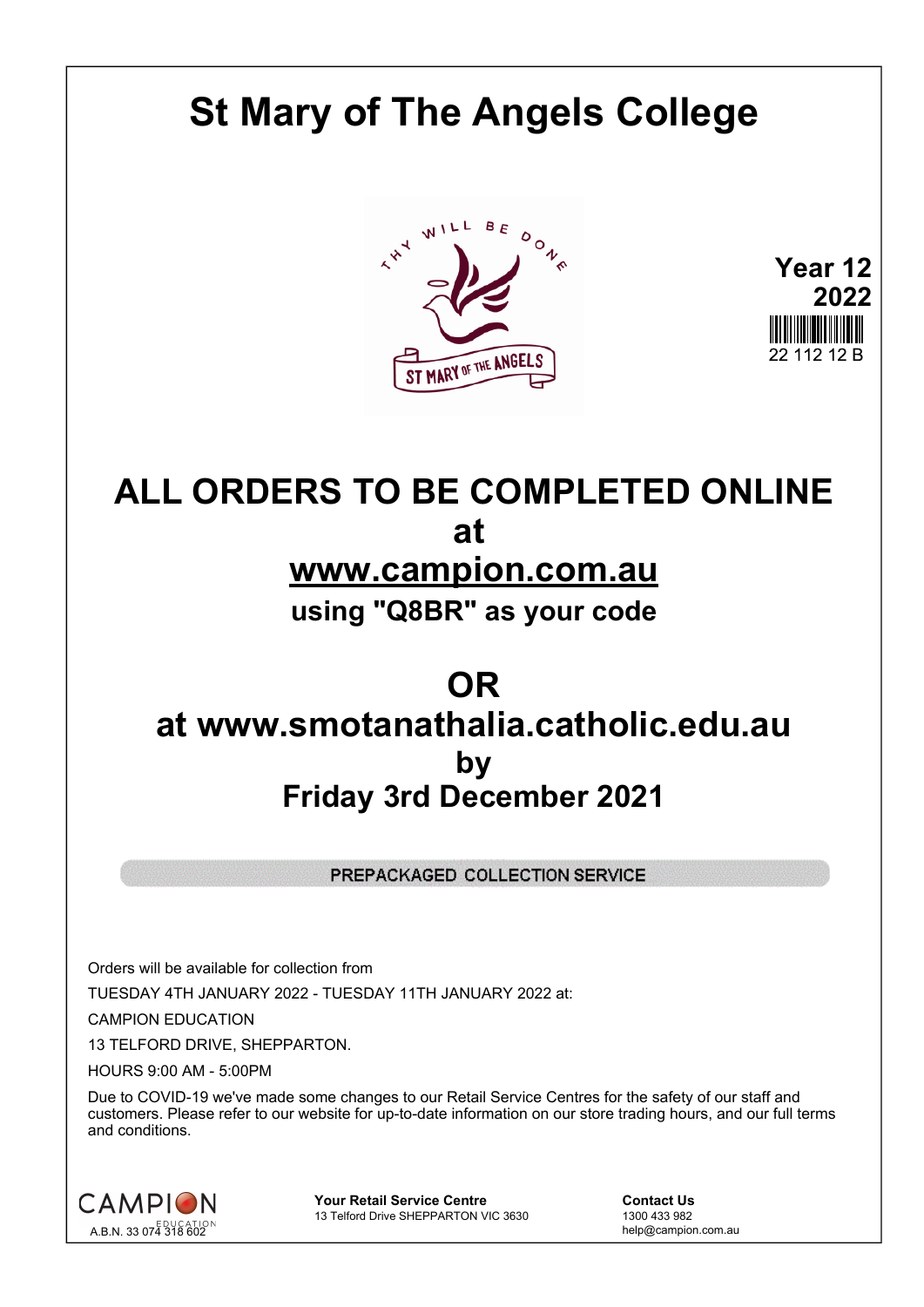| TICK THE BOX FOR THE ITEMS REQUIRED -                                                                                                                                     |         |         |                   |                               | TICK THE BOX FOR THE ITEMS REQUIRED -                                                                                             |       |                          |                   |  |
|---------------------------------------------------------------------------------------------------------------------------------------------------------------------------|---------|---------|-------------------|-------------------------------|-----------------------------------------------------------------------------------------------------------------------------------|-------|--------------------------|-------------------|--|
| <b>Description</b>                                                                                                                                                        |         | Price   |                   | Location                      | <b>Description</b>                                                                                                                | Price |                          | Location          |  |
|                                                                                                                                                                           | Year 12 |         |                   |                               | <b>ENGLISH 3 &amp; 4</b>                                                                                                          |       |                          |                   |  |
| Please note that there are digital products (eCode or cCode) on this Resource List.<br>These items can only be ordered online, and cannot be refunded for change of mind. |         |         |                   |                               | (DO NOT purchase if you have already done so on the EARLY RESOURCE LIST)                                                          |       |                          |                   |  |
| These products are single user licences and are only valid for 1 year (unless otherwise<br>stated).                                                                       |         |         |                   |                               | 1 x Things We Didn't See Coming (P/B) [Steven<br>(New text for 2022)                                                              |       | $$24.99$ 15 $\Box$       | P13361            |  |
| <b>ART 3 &amp; 4</b>                                                                                                                                                      |         |         |                   |                               | (Retain from previous year. Only new students to purchase)                                                                        |       | $16$ $\Box$              | P12682            |  |
| 1 x Art-iculate - Art for VCE 1-4 (Print&Digital) 2E [Lou \$79.95 1 0                                                                                                     |         |         |                   | P11242                        | 1 x Never Let Me Go [Kazuo Ishiguro]  \$19.99 17<br>(Can be purchased second hand)                                                |       |                          | P04313            |  |
| (Retain from previous year)<br>2 x Sketch Book A3 Perf Board Cover 20 leaf/40 pages \$10.10 2                                                                             |         |         |                   | P56475                        | 1 x Oxford Australian Student's Dictionary (H/B) 5E \$39.95 18<br>(Retain from previous year. Only new students to purchase)      |       |                          | P04085            |  |
| <b>BIOLOGY 3 &amp; 4</b>                                                                                                                                                  |         |         |                   |                               | 1 x Notebook A4 250 Page 5 Subject Q596/P596  \$8.75 19                                                                           |       |                          | P55954            |  |
| Please choose ONE of the items below                                                                                                                                      |         |         | <b>Choose One</b> |                               | <b>ENGLISH LITERATURE UNITS 3 &amp; 4</b>                                                                                         |       |                          |                   |  |
| 1 x Jacaranda VCE Nature of Biology 2 Print/<br>LearnON/StudyON 6E [Kinnear]<br>New Edition for 2022<br>$-OR -$                                                           |         | \$80.00 | $3\Box$           | P30337                        | DO NOT purchase the following if you have already done so on the EARLY RESOURCE<br>LIST:                                          |       |                          |                   |  |
| 1 x Digital VCE Nature of Biology 2 LearnOn (Access \$50.00 4 ORDER ONLINE E30337<br>Digital product available via access code                                            |         |         |                   |                               | 1 x Northanger Abbey (Penguin Classics) [Jane<br>(New for 2022)                                                                   |       | $$12.99$ 20 $\Box$       | P06079            |  |
| New Edition for 2022                                                                                                                                                      |         |         |                   |                               | <b>FOOD STUDIES 3 &amp; 4</b>                                                                                                     |       |                          |                   |  |
| <b>BUSINESS MANAGEMENT 3 &amp; 4</b>                                                                                                                                      |         |         |                   |                               | 1 x VCE Food Solutions: Food Studies 3&4 (Print& \$78.95 21                                                                       |       |                          | P11289            |  |
| 1 x Key Concepts VCE Bus Man 3&4 Print/LearnON/ \$80.00 5                                                                                                                 |         |         |                   | P12133                        | <b>GEOGRAPHY UNITS 3 &amp; 4</b>                                                                                                  |       |                          |                   |  |
| <b>CHEMISTRY 3 &amp; 4</b>                                                                                                                                                |         |         |                   |                               | Please choose ONE of the items below                                                                                              |       |                          | <b>Choose One</b> |  |
| Please choose ONE of the items below                                                                                                                                      |         |         | <b>Choose One</b> |                               | 1 x VCE Geography: Changing the Land Unit 3 (Print \$49.50 22                                                                     |       |                          | P30187            |  |
| 1 x Heinemann Chemistry 2 VCE SB/EB 5E                                                                                                                                    |         | \$88.95 | $6\Box$           | P10907                        | New Edition for 2022<br>$-OR -$                                                                                                   |       |                          |                   |  |
| (Can be purchased second hand) OPTIONAL: Reactivation Code for digital resources<br>if purchasing a second hand book.                                                     |         |         |                   |                               | 1 x Digital VCE Geography: Changing the Land U3 \$35.00 23 ORDER ONLINEEM30183<br>Digital product available via Campion myConnect |       |                          |                   |  |
| 1 x Digital Heinemann VCE Chemistry 2 (2Yr<br>$-OR -$                                                                                                                     |         |         |                   | \$25.00 7 ORDER ONLINE E02417 | New Edition for 2022                                                                                                              |       |                          |                   |  |
| 1 x Digital Heinemann VCE Chemistry 2 (2Yr Access \$55.95 8 ORDER ONLINE E01419                                                                                           |         |         |                   |                               | <b>AND ALSO</b>                                                                                                                   |       |                          |                   |  |
| 1 x Checkpoints VCE Chemistry 3&4 (2022) \$34.95 9<br>New Edition for 2022                                                                                                |         |         |                   | P30231                        | Please choose ONE of the items below                                                                                              |       |                          | <b>Choose One</b> |  |
| (Optional, but recommended)                                                                                                                                               |         |         |                   |                               | 1 x VCE Geography: Human Population Unit 4 (Print \$49.50 24<br>New Edition for 2022                                              |       |                          | P30188            |  |
| 1 x Calculator Texas Scientific TI-30XB Multiview  \$35.95 10                                                                                                             |         |         |                   | P55278                        | $-OR -$<br>1 x Digital VCE Geography: Human Population U4 \$35.00 25 ORDER ONLINEEM30184                                          |       |                          |                   |  |
| (Retain from previous year)                                                                                                                                               |         |         |                   |                               | Digital product available via Campion myConnect<br>New Edition for 2022                                                           |       |                          |                   |  |
| <b>DESIGN &amp; TECHNOLOGY 3 &amp; 4</b>                                                                                                                                  |         |         |                   |                               | <b>HEALTH &amp; HUMAN DEVELOPMENT 3 &amp; 4</b>                                                                                   |       |                          |                   |  |
| (WOOD, METAL & TEXTILES)                                                                                                                                                  |         |         |                   |                               | 1 x Jacaranda VCE Key Concepts HHD 3&4 Print/                                                                                     |       | $$80.00 \quad 26$ $\Box$ | P30335            |  |
| 1 x Display Book A3 20 Pocket Black Insert Cover                                                                                                                          |         |         | $$9.20$ 11 $\Box$ | P55439                        | LearnON/StudyON 7E [Beaumont]<br>New Edition for 2022                                                                             |       |                          |                   |  |
| 1 x Nelson VCE Product Design & Tech 1-4 (Print & \$83.95 12<br>(Retain from previous year)                                                                               |         |         |                   | P00025                        | 1 x Checkpoints VCE Health and Human Development \$34.95 27<br>(Optional, but recommended)                                        |       |                          | P30311            |  |
| <b>DRAMA 3 &amp; 4</b>                                                                                                                                                    |         |         |                   |                               | New Edition for 2022                                                                                                              |       |                          |                   |  |
| No text book resources required for this subject.                                                                                                                         |         |         |                   |                               | <b>HISTORY 3 &amp; 4</b>                                                                                                          |       |                          |                   |  |
| 1 x Display Book A4 20 Pocket Black Refillable \$2.00 13                                                                                                                  |         |         |                   | P55442                        | Please choose ONE of the items below<br>1 x Digital Analysing Aus Hist: Power & Resistance \$39.95 28 ORDER ONLINE E30629         |       |                          | <b>Choose One</b> |  |
| <b>ECONOMICS</b>                                                                                                                                                          |         |         |                   |                               | -OR-                                                                                                                              |       |                          |                   |  |
| 1 x CPAP Economic Fundamentals in Aus VCE 3&4 \$75.80 14                                                                                                                  |         |         |                   | P <sub>19610</sub>            | 1 x Analysing Australia History: Power & Resistance \$49.95 29<br>New Edition for 2022                                            |       |                          | P30629            |  |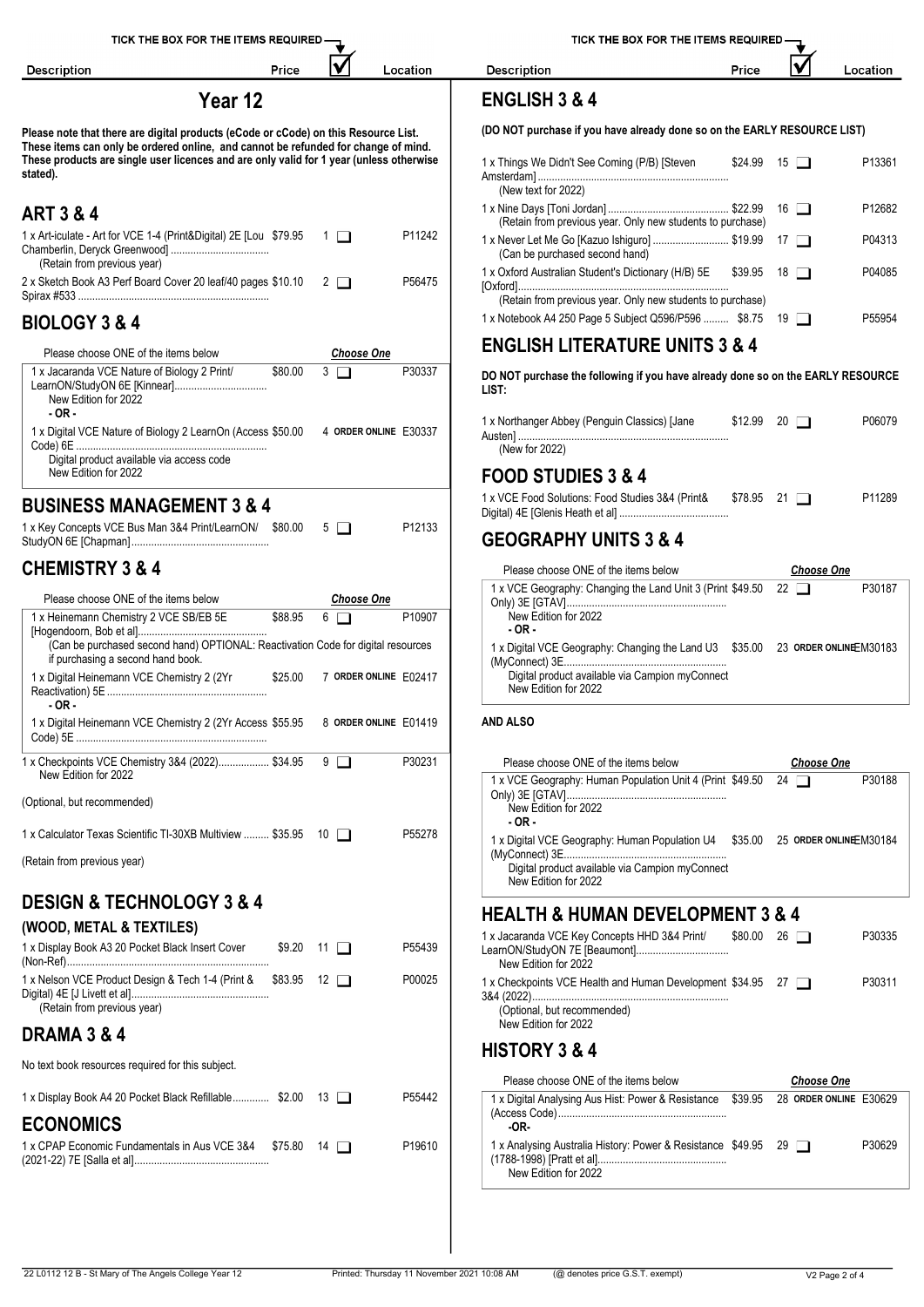| TICK THE BOX FOR THE ITEMS REQUIRED-                                                                                                                                   |         |                                |                        | TICK THE BOX FOR THE ITEMS REQUIRED - |                                                                                                                       |         |                                |          |  |
|------------------------------------------------------------------------------------------------------------------------------------------------------------------------|---------|--------------------------------|------------------------|---------------------------------------|-----------------------------------------------------------------------------------------------------------------------|---------|--------------------------------|----------|--|
| <b>Description</b>                                                                                                                                                     | Price   |                                |                        | Location                              | <b>Description</b>                                                                                                    | Price   |                                | Location |  |
| <b>AND ALSO</b>                                                                                                                                                        |         |                                |                        |                                       |                                                                                                                       |         |                                |          |  |
|                                                                                                                                                                        |         |                                |                        |                                       | PHYSICS 3 & 4                                                                                                         |         |                                |          |  |
| Please choose ONE of the items below                                                                                                                                   |         |                                | <b>Choose One</b>      |                                       | Please choose ONE of the items below                                                                                  |         | <b>Choose One</b>              |          |  |
| 1 x Digital AAH: Custodianship to Anthropocene                                                                                                                         |         | \$39.95 75 ORDER ONLINE E30683 |                        |                                       | 1 x Heinemann Physics 12 VCE SB/EB 4E                                                                                 | \$88.95 | 48 $\Box$                      | P10911   |  |
| New Edition for 2022<br>-OR-                                                                                                                                           |         |                                |                        |                                       | (Can be purchased second hand) OPTIONAL: Reactivation Code for digital resources                                      |         |                                |          |  |
| 1 x Analysing Australia History: Custodianship to                                                                                                                      |         | $$49.95$ 76 $\Box$             |                        | P30683                                | if purchasing a second hand book.<br>1 x Digital Heinemann VCE Physics 12 (2Yr                                        |         | \$25.00 49 ORDER ONLINE E02419 |          |  |
| New Edition for 2022                                                                                                                                                   |         |                                |                        |                                       | - OR -                                                                                                                |         |                                |          |  |
| <b>LEGAL STUDIES UNITS 3 &amp; 4</b>                                                                                                                                   |         |                                |                        |                                       | 1 x Digital Heinemann VCE Physics 12 (2Yr Access \$55.95 50 ORDER ONLINE E01421                                       |         |                                |          |  |
| St Mary of the Angels Edrolo Legal Studies 3&4 Print/ \$108.90 32                                                                                                      |         |                                |                        | F27474                                | 1 x Checkpoints VCE Physics 3&4 (2022)  \$34.95 51<br>(Optional, but recommended)                                     |         |                                | P30315   |  |
| <b>MATHEMATICS - FURTHER 3 &amp; 4</b>                                                                                                                                 |         |                                |                        |                                       | New Edition for 2022<br>1 x Calculator Texas Scientific TI-30XB Multiview  \$35.95 52                                 |         |                                | P55278   |  |
| 1 x Calculator Texas TI-Nspire CX II CAS Touchpad \$269.95 33                                                                                                          |         |                                |                        | P51055                                | (Retain from previous year)                                                                                           |         |                                |          |  |
| (Retain CAS Calculator from previous year)                                                                                                                             |         |                                |                        |                                       | <b>PSYCHOLOGY 3 &amp; 4</b>                                                                                           |         |                                |          |  |
| Please choose ONE of the items below                                                                                                                                   |         |                                | <b>Choose One</b>      |                                       | Please choose ONE of the items below                                                                                  |         | <b>Choose One</b>              |          |  |
| 1 x MQ VCE 12 Further Maths Print/eBk/Calc Comp/ \$80.00 34                                                                                                            |         |                                |                        | P15743                                | 1 x Jacaranda VCE Psychology 3&4 Print/                                                                               |         | \$80.00 53                     | P15735   |  |
| May be purchased second hand. If purchasing a second hand text, students are                                                                                           |         |                                |                        |                                       | eBookPLUS/StudyON 7E [Grivas]<br>(Either 6th or 7th edition can be purchased second hand) Students with a second-hand |         |                                |          |  |
| strongly encouraged to purchase the Reactivation Code for access to digital resources.                                                                                 |         |                                |                        |                                       | copy of the above textbook can gain access to the digital resources by reusing the                                    |         |                                |          |  |
| 1 x Digital VCE Maths Quest Further Maths 12                                                                                                                           |         | \$30.00 35 ORDER ONLINE E20085 |                        |                                       | code on the inside cover of the text book<br>$-OR -$                                                                  |         |                                |          |  |
| $-OR -$                                                                                                                                                                |         |                                |                        |                                       | 1 x Digital Jacaranda VCE Psychology 3&4 eBook/ \$50.00 54 ORDER ONLINE E02010                                        |         |                                |          |  |
| 1 x Digital VCE Maths Quest Further Maths 12                                                                                                                           |         | \$50.00 36 ORDER ONLINE E02034 |                        |                                       |                                                                                                                       |         |                                |          |  |
|                                                                                                                                                                        |         |                                |                        |                                       | <b>RELIGION AND SOCIETY UNITS 3 &amp; 4</b>                                                                           |         |                                |          |  |
| <b>MATHEMATICAL METHODS 3 &amp; 4</b>                                                                                                                                  |         |                                |                        |                                       | 1 x NRSV Catholic Youth Bible International Edition H/B\$65.95 55                                                     |         |                                | P15489   |  |
| 1 x Calculator Texas TI-Nspire CX II CAS Touchpad \$269.95 37                                                                                                          |         |                                |                        | P51055                                | (Retain 2nd edition from previous year. Only new students to purchase)                                                |         |                                |          |  |
| (Retain CAS Calculator from previous year)                                                                                                                             |         |                                |                        |                                       |                                                                                                                       |         |                                |          |  |
| Please choose ONE of the items below                                                                                                                                   |         |                                | <b>Choose One</b>      |                                       | <b>RELIGIOUS EDUCATION PROGRAM YEAR 12</b>                                                                            |         |                                |          |  |
| 1 x MQ VCE 12 Math Methods Print/eBk/StudyON/ \$80.00 38                                                                                                               |         |                                |                        | P15727                                | 1 x NRSV Catholic Youth Bible International Edition H/B\$65.95 56                                                     |         |                                | P15489   |  |
|                                                                                                                                                                        |         |                                |                        |                                       | (Retain 2nd edition from previous year. Only new students to purchase)                                                |         |                                |          |  |
| May be purchased second hand. If purchasing a second hand text, students are<br>strongly encouraged to purchase the Reactivation Code for access to digital resources. |         |                                |                        |                                       |                                                                                                                       |         |                                |          |  |
| 1 x Digital VCE Maths Quest Maths Methods 12                                                                                                                           | \$30.00 |                                | 39 ORDER ONLINE E20078 |                                       | <b>SOCIOLOGY UNITS 3 &amp; 4</b>                                                                                      |         |                                |          |  |
| $-OR -$                                                                                                                                                                |         |                                |                        |                                       | 1 x VCE Sociology Units 3 & 4 3E [Babelja et al] \$65.00 57<br>New Edition for 2022                                   |         |                                | P30410   |  |
| 1 x Digital VCE Maths Quest Math Methods 12                                                                                                                            |         | \$50.00 40 ORDER ONLINE E02019 |                        |                                       | <b>VCAL</b>                                                                                                           |         |                                |          |  |
|                                                                                                                                                                        |         |                                |                        |                                       |                                                                                                                       |         |                                | P55153   |  |
| <b>MATHEMATICS - SPECIALIST 3 &amp; 4</b>                                                                                                                              |         |                                |                        |                                       | 1 x Pocket Plastic Refill A3 PVC Portfolio w/ Black                                                                   |         | $$4.75$ 59 $\Box$              | P55052   |  |
| 1 x Calculator Texas TI-Nspire CX II CAS Touchpad \$269.95 41                                                                                                          |         |                                |                        | P51055                                |                                                                                                                       |         |                                |          |  |
|                                                                                                                                                                        |         |                                |                        |                                       | Students are strongly encouraged to include a glue stick and scissors in their stationery.                            |         |                                |          |  |
| (Retain CAS Calculator from previous year)                                                                                                                             |         |                                |                        |                                       |                                                                                                                       |         |                                |          |  |
| Please choose ONE of the items below                                                                                                                                   |         |                                | <b>Choose One</b>      |                                       | <b>STATIONERY</b>                                                                                                     |         |                                |          |  |
| 1 x MQ VCE 12 Specialist Maths Print/Digital/                                                                                                                          | \$80.00 | $42\Box$                       |                        | P05314                                | PLEASE NOTE: ALL SUBJECTS REQUIRE AN A4 BINDER & A4 LOOSE LEAF PAPER                                                  |         |                                |          |  |
| May be purchased second hand. If purchasing a second hand text, students are                                                                                           |         |                                |                        |                                       | UNLESS OTHERWISE INDICATED.                                                                                           |         |                                |          |  |
| strongly encouraged to purchase the Reactivation Code for access to digital resources.                                                                                 |         |                                |                        |                                       |                                                                                                                       |         |                                |          |  |
| 1 x Digital VCE Maths Quest Specialist Maths 12                                                                                                                        |         | \$30.00 43 ORDER ONLINE E20080 |                        |                                       | Please enter the quantity needed.                                                                                     |         |                                | P55135   |  |
| $-OR -$                                                                                                                                                                |         |                                |                        |                                       | 1 x Loose Leaf Refills Reinforced A4 7mm Pkt 50  \$2.10 61 1 ()                                                       |         |                                | P56387   |  |
| 1 x Digital VCE Maths Quest Specialist Maths 12 inc \$50.00 44 ORDER ONLINE E02032                                                                                     |         |                                |                        |                                       | Please enter the quantity needed.                                                                                     |         |                                |          |  |
|                                                                                                                                                                        |         |                                |                        |                                       | 1 x Pen Ballpoint Cap Type Med Pack of 5 (3Blue/                                                                      | \$1.55  | 62 $\Box$                      | P56092   |  |
| <b>MEDIA 3 &amp; 4</b>                                                                                                                                                 |         |                                |                        |                                       | 1 x Compass Micador Self-Centering 140mm Safety                                                                       | \$1.20  | $63$ $\Box$                    | P55343   |  |
| No Text Required                                                                                                                                                       |         |                                |                        |                                       | 1 x Eraser Plastic Pencil Large With Sleeve  \$0.40                                                                   |         | $64$ $\Box$                    | P58510   |  |
|                                                                                                                                                                        |         |                                |                        |                                       |                                                                                                                       |         | $65$ $\Box$                    | P55652   |  |
| <b>PHYSICAL EDUCATION 3 &amp; 4</b>                                                                                                                                    |         |                                |                        |                                       | 1 x Markers Texta Nylorite TX200/12's Asstd/Cols  \$3.05                                                              |         | $66$ $\Box$                    | P55815   |  |
| 1 x Nelson VCE Physical Education 3&4 (Print &                                                                                                                         |         | $$79.95$ 45 $\Box$             |                        | P00076                                |                                                                                                                       |         | 67 $\Box$                      | P50006   |  |
|                                                                                                                                                                        |         |                                |                        |                                       |                                                                                                                       |         |                                | P56328   |  |
| 1 x Nelson VCE PE Peak Performance 3&4 Workbook \$29.95                                                                                                                |         | 46 □                           |                        | P00075                                | Please enter the quantity needed.                                                                                     |         |                                |          |  |
|                                                                                                                                                                        |         |                                |                        |                                       |                                                                                                                       |         | $69$ $\Box$                    | P56353   |  |
| 1 x A+ VCE Physical Education Exam 3&4 (3E)  \$31.95 47                                                                                                                |         |                                |                        | P10892                                |                                                                                                                       |         |                                | P56414   |  |

|  |  | <b>FICK THE BOX FOR THE ITEMS REQUIRED</b> |  |
|--|--|--------------------------------------------|--|
|--|--|--------------------------------------------|--|

#### **PHYSICS 3 & 4**

| Please choose ONE of the items below                                                                                                                                                                                                                                                                |         |    | <b>Choose One</b>      |                    |
|-----------------------------------------------------------------------------------------------------------------------------------------------------------------------------------------------------------------------------------------------------------------------------------------------------|---------|----|------------------------|--------------------|
| 1 x Heinemann Physics 12 VCE SB/EB 4E<br>(Can be purchased second hand) OPTIONAL: Reactivation Code for digital resources                                                                                                                                                                           | \$88.95 | 48 |                        | P <sub>10911</sub> |
| if purchasing a second hand book.                                                                                                                                                                                                                                                                   |         |    |                        |                    |
| 1 x Digital Heinemann VCE Physics 12 (2Yr<br>$-OR -$                                                                                                                                                                                                                                                | \$25.00 |    | 49 ORDER ONLINE E02419 |                    |
| 1 x Digital Heinemann VCE Physics 12 (2Yr Access \$55.95 50 ORDER ONLINE E01421                                                                                                                                                                                                                     |         |    |                        |                    |
| 1 x Checkpoints VCE Physics 3&4 (2022)  \$34.95<br>(Optional, but recommended)<br>New Edition for 2022                                                                                                                                                                                              |         | 51 |                        | P30315             |
| 1 x Calculator Texas Scientific TI-30XB Multiview  \$35.95 52<br>(Retain from previous year)                                                                                                                                                                                                        |         |    |                        | P <sub>55278</sub> |
| <b>PSYCHOLOGY 3 &amp; 4</b>                                                                                                                                                                                                                                                                         |         |    |                        |                    |
| Please choose ONE of the items below                                                                                                                                                                                                                                                                |         |    | <b>Choose One</b>      |                    |
| 1 x Jacaranda VCE Psychology 3&4 Print/<br>eBookPLUS/StudyON 7E [Grivas]<br>(Either 6th or 7th edition can be purchased second hand) Students with a second-hand<br>copy of the above textbook can gain access to the digital resources by reusing the<br>code on the inside cover of the text book | \$80.00 | 53 |                        | P <sub>15735</sub> |
| - OR -                                                                                                                                                                                                                                                                                              |         |    |                        |                    |

1 x Digital Jacaranda VCE Psychology 3&4 eBook/ StudyON (Code) 7E.................................................... \$50.00 <sup>54</sup> **ORDER ONLINE** E02010

#### **RELIGION AND SOCIETY UNITS 3 & 4**

| 1 x NRSV Catholic Youth Bible International Edition H/B \$65.95 55                                                                       |             | P <sub>15489</sub> |
|------------------------------------------------------------------------------------------------------------------------------------------|-------------|--------------------|
| (Retain 2nd edition from previous year. Only new students to purchase)                                                                   |             |                    |
| <b>RELIGIOUS EDUCATION PROGRAM YEAR 12</b>                                                                                               |             |                    |
| 1 x NRSV Catholic Youth Bible International Edition H/B\$65.95<br>(Retain 2nd edition from previous year. Only new students to purchase) | $56$ $\Box$ | P <sub>15489</sub> |
| <b>SOCIOLOGY UNITS 3 &amp; 4</b>                                                                                                         |             |                    |
| 1 x VCE Sociology Units 3 & 4 3E [Babelja et al] \$65.00 57<br>New Edition for 2022                                                      |             | P30410             |
| JC.AI                                                                                                                                    |             |                    |

|                                                     |                   | P55153 |
|-----------------------------------------------------|-------------------|--------|
| 1 x Pocket Plastic Refill A3 PVC Portfolio w/ Black | $$4.75$ 59 $\Box$ | P55052 |

### **PLEASE NOTE: ALL SUBJECTS REQUIRE AN A4 BINDER & A4 LOOSE LEAF PAPER**

| P <sub>55</sub> 135<br>60<br>└─┛ (………)<br>Please enter the quantity needed.<br>1 x Loose Leaf Refills Reinforced A4 7mm Pkt 50  \$2.10<br>P56387<br>61 |
|--------------------------------------------------------------------------------------------------------------------------------------------------------|
|                                                                                                                                                        |
| Please enter the quantity needed.                                                                                                                      |
| 1 x Pen Ballpoint Cap Type Med Pack of 5 (3Blue/<br>\$1.55<br>P56092<br>62<br>$\mathbf{L}$                                                             |
| 1 x Compass Micador Self-Centering 140mm Safety<br>\$1.20<br>P55343<br>63<br>$\mathbf{1}$                                                              |
| P58510<br>64<br>$\mathbf{L}$                                                                                                                           |
| P55652<br>65<br>. .                                                                                                                                    |
| 1 x Markers Texta Nylorite TX200/12's Asstd/Cols<br>P55815<br>\$3.05<br>66                                                                             |
| P50006<br>67<br>II.                                                                                                                                    |
| P56328<br>68<br>$\begin{bmatrix} 1 \\ 1 \end{bmatrix}$ ()<br>Please enter the quantity needed.                                                         |
| P56353<br>69<br>$\mathbf{1}$                                                                                                                           |
| P56414<br>70                                                                                                                                           |
| 1 x Scissors Junior 130/135mm Round End R/Handed . \$2.10<br>P50200                                                                                    |

(Optional, but recommended)